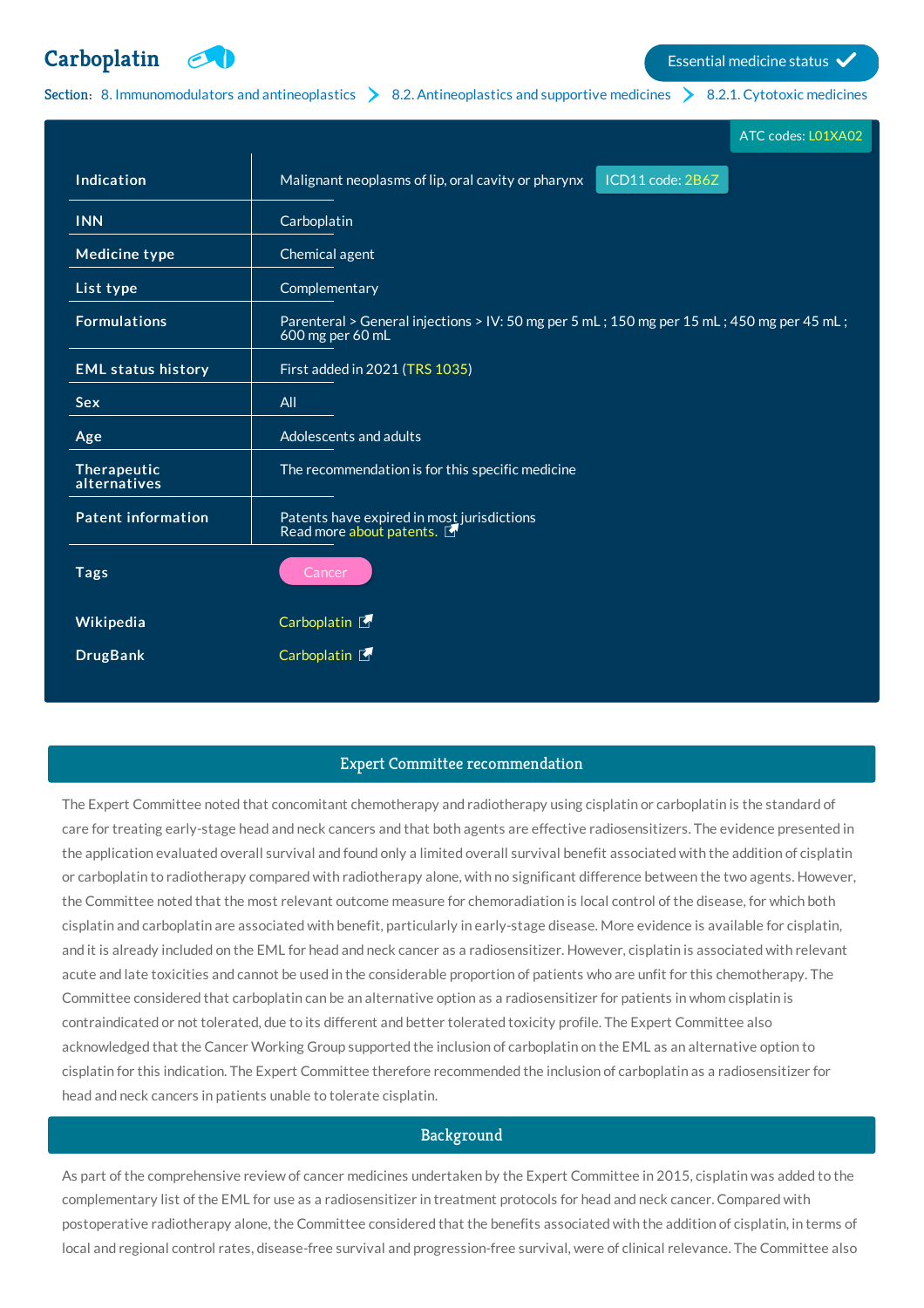considered that the use of primary combined chemotherapy with cisplatin and radiation was associated with a clinical benefit, compared with radiation alone, in patients who have unresectable tumours (1).

## Public health relevance

Head and neck cancers include many site-specific tumours, including oral cavity and oropharyngeal cancers. However, about 90% of all head and neck cancers are squamous cell carcinomas (2). This group of cancers accounts for 890 000 new cases and 450 000 deaths annually and is the sixth most common cancer worldwide (3). Although the incidence for nasopharyngeal cancers has decreased over the past 20 years, the incidence of oropharyngeal and hypopharyngeal cancers, and lip and oral cavity cancers has increased (4). The incidence of head and neck cancer varies markedly by geographical location; it is noticeably more frequent in South Asia and less frequent in western sub-Saharan Africa and Andean Latin America (4,5). The prognosis of head and neck cancers depends largely on the location of the tumour and its stage. Overall, the 5-year survival is 66.9%. However, localized stages have a 5-year survival ranging from 62% to 96% depending of the anatomic site, while metastatic disease has a 5-year survival in the range of 20–40% (6).

## **Benefits**

The applicants conducted a literature search for randomized controlled trials and systematic reviews of platinum-based chemotherapy for head and neck cancer, and conducted a meta-analysis of the results. Risk of bias was assessed using the Cochrane Collaboration Risk of Bias Tool, and judgements about precision, consistency, directness and likelihood of publication bias were made following the GRADE approach. Seventeen systematic reviews (used to identify relevant studies) were identified (7– 23). No new trial evidence was found since the 2015 application. Eight trials, in seven publications, provided data to estimate the effect of cisplatin or carboplatin on overall survival. Six trials assessed the effect of cisplatin (24–28), while two evaluated carboplatin (29,30). In almost all of the trials, platinum chemotherapy was used as a single chemotherapy agent; in one trial, it was used in combination with 5-fluorouracil (30). Participants in most of the trials had locally advanced disease. The meta-analysis showed that the addition of cisplatin or carboplatin to radiotherapy may increase overall survival by 2 months (hazard ratio (HR) 0.95, 95% (confidence interval (CI) 0.80 to 1.12; low-certainty evidence).

### **Harms**

Twenty-six trials reporting data on adverse events were identified from the systematic reviews and included in the meta-analysis. The addition cisplatin or carboplatin to radiotherapy may increase the risk of adverse events (risk ratio (RR) 1.16, 95% CI 1.01 to 1.16; low-certainty evidence). In absolute terms, 52 more patients per 1000 experience adverse events. The most common adverse events were mucositis, skin toxicity, dysphagia and stomatitis.

## Additional evidence

A meta-analysis of 93 randomized trials (17 346 participants) provides a comprehensive evaluation of the effect of chemotherapies in locally advanced head and neck cancer (31). The meta-analysis showed that chemotherapy, when compared with radiotherapy alone, was associated with a relevant benefit in overall survival, with about 4.5% more patients being alive at 5 years (absolute improvement). This benefit was larger for concomitant chemotherapy, whereas the observed benefit for induction and adjuvant chemotherapies was uncertain. Among chemotherapies, concurrent high-dose cisplatin (100 mg/m2 on days 1, 22 and 43 during radiotherapy) was the most effective regimen compared with 5-fluorouracil and carboplatin. Based on these results, concurrent chemoradiotherapy with cisplatin became the preferred choice for the treatment of patients with locoregionally advanced squamous cell carcinoma of the head and neck in the clinical practice guidelines of the European Head and Neck Society, the European Society of Medical Oncology and European Society for Radiotherapy and Oncology, and the National Comprehensive Cancer Network (32,33). However, platinum-based concomitant chemoradiotherapy has acute and late toxic effects. Adding cisplatin to radiotherapy is associated with acute gastrointestinal, haematological, neurological and renal adverse effects. This toxicity adds to the toxicity caused by radiotherapy. In randomized controlled trials, the addition of high-dose cisplatin doubled the number of cases of severe acute mucositis (34). More than one third of patients developed severe acute dysphagia (35). Severe adverse effects are also associated with decreased compliance, with a relevant proportion of patients (up to a third) unable to receive all planned cycles of chemotherapy (34,36). Late toxicity is also extremely problematic when cisplatin-based induction chemotherapy is followed by cisplatin-based concomitant chemoradiotherapy, as it decreases the quality of life of patients for the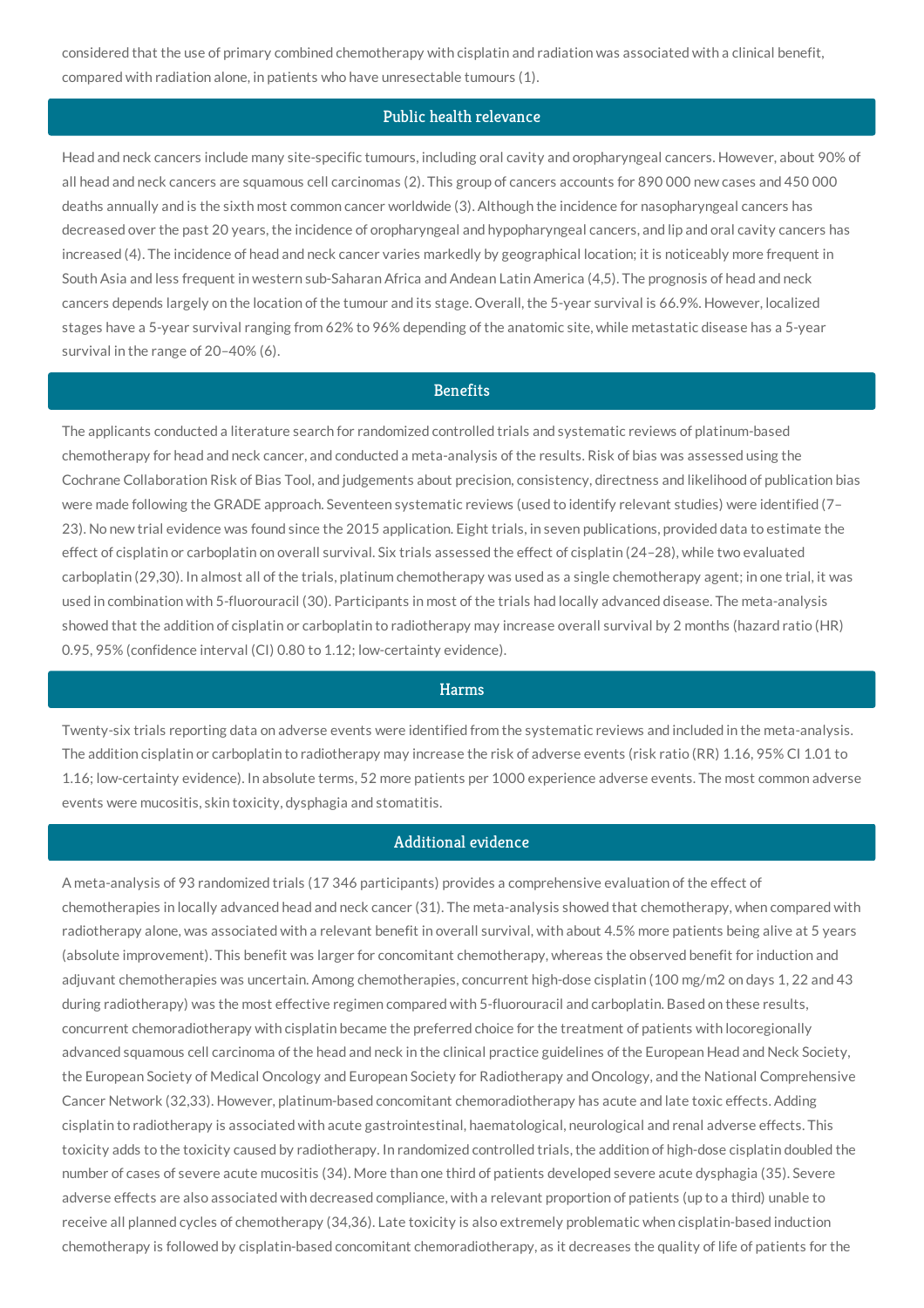rest of their lives. For these reasons carboplatin is frequently used in routine clinical practice when cisplatin is not tolerated or contraindicated. Based on the above-mentioned meta-analysis, carboplatin and 5-fluorouracil are considered acceptable alternatives as they are associated with gains in survival (31). Carboplatin has a similar mode of action to cisplatin, but it is associated with less acute and late toxicities (e.g. ototoxicity, nephrotoxicity, neurotoxicity and emesis) (37,38). Carboplatin can be used in patients with impaired kidney function and can be easily dosed based on glomerular filtration rate (39).

## Cost / cost effectiveness

No economic evaluation studies were identified.

## WHO guidelines

WHO guidelines for the treatment of head and neck cancers are not available.

## Availability

Carboplatin has marketing approval from many national regulatory agencies, including the Australian Therapeutic Goods Administration, the European Medicines Agency, Health Canada, the Japanese Pharmaceuticals and Medical Devices Agency and the United States Food and Drug Administration. It is currently included on the Model List for other indications and is available in branded and generic forms.

## Other considerations

The EML Cancer Medicines Working Group noted that concomitant chemotherapy and radiotherapy using cisplatin or carboplatin is the standard of care for the treatment of head and neck cancers. Both agents are effective radiosensitizers, cisplatin is more active, but also more toxic than carboplatin. The available evidence suggests that there are no significant differences between agents in terms of survival. The Working Group therefore advised that it supported the inclusion of carboplatin on the Model List as an alternative treatment option to cisplatin for concomitant chemoradiation therapy of head and neck cancers in patients unable to tolerate cisplatin. Comments were received from the WHO Department of Noncommunicable Diseases. The technical department concurred with the conclusion that carboplatin provides similar clinical benefit to cisplatin, with a different safety profile and less toxicity. The technical department agreed that the addition of carboplatin to the EML for use in the treatment of head and neck cancer as a radiosensitizer primarily relates to patients unable to tolerate cisplatin.

4. Aupérin A. Epidemiology of head and neck cancers: an update. Curr Opin Oncol. 2020;32(3):178–86.

5. Global Burden of Disease Cancer Collaboration, Fitzmaurice C, Abate D, Abbasi N, Abbastabar H, Abd-Allah F, Abdel-Rahman O, et al. Global, regional, and national cancer incidence, mortality, years of life lost, years lived with disability, and disability-adjusted life-y ears for 29 cancer groups, 1990 to 2017: a systematic analysis for the Global Burden of Disease Study. JAMA Oncol. 2019;5(12):17 49–68.

6. Surveillance, Epidemiology, and End Results [internet]. Bethesda, MD: National Cancer Institute; National Institutes of Health; 20 20 (https://seer.cancer.gov/, accessed 16 May 2021).

7. Dauzier E, Lacas B, Blanchard P, Le Q-T, Simon C, Wolf G, et al. Role of chemotherapy in 5000 patients with head and neck cancer t reated by curative surgery: a subgroup analysis of the meta-analysis of chemotherapy in head and neck cancer. Oral Oncol. 2019;95: 106–14.

8. Suton P, Skelin M, Rakusic Z, Dokuzovic S, Luksic I. Cisplatin-based chemoradiotherapy vs. cetuximab-based bioradiotherapy for p 16-positive oropharyngeal cancer: an updated meta-analysis including trials RTOG 1016 and De-ESCALaTE. Eur Arch Otorhinolaryn gol. 2019;276(5):1275–81.

9. Haussmann J, Tamaskovics B, Bölke E, Djiepmo-Njanang FJ, Kammers K, Corradini S, et al. Addition of chemotherapy to hyperfracti onated radiotherapy in advanced head and neck cancer—a meta-analysis. Strahlenther Onkol. 2019;195(12):1041–9.

10. Xu B, Zeng M, Zeng J, Feng J, Yu L. Meta-analysis of clinical trials comparing the efficacy and safety of liposomal cisplatin versus conventional nonliposomal cisplatin in nonsmall cell lung cancer (NSCLC) and squamous onventional nonliposomal cisplatin in nonsmall cell lung cancer (NSCLC) and squamous cell carcinoma of the head and neck (SCCHN).<br>Medicine. 2018;97(46):e13169.

11. Gao P, Gong L, Wang X. Induction chemotherapy in patients with resectable laryngeal cancer: a meta-analysis. Mol Clin Oncol. 20 18;9(2):155–62.

12. Winquist E, Agbassi C, Meyers BM, Yoo J, Chan KKW; Head and Neck Disease Site Group. Systemic therapy in the curative treat ment of head and neck squamous cell cancer: a systematic review. J Otolaryngol Head Neck Surg. 2017;46(1):29.

13. Jerzak KJ, Delos Santos K, Saluja R, Lien K, Lee J, Chan KKW. A network meta-analysis of the sequencing and types of systemic th erapies with definitive radiotherapy in locally advanced squamous cell carcinoma of the head and neck (LASCCHN). Oral Oncol. 2017 ;71:1–10.

14. Lacas B, Bourhis J, Overgaard J, Zhang Q, Grégoire V, Nankivell M, et al. Role of radiotherapy fractionation in head and neck canc ers (MARCH): an updated meta-analysis. Lancet Oncol. 2017;18(9):1221–37.

<sup>1.</sup> The selection and use of essential medicines. Report of the WHO Expert Committee, 2015 (including the 19th WHO Model List of Essential Medicines and the 5th WHO Model List of Essential Medicines for Children). Geneva: World Health Organization; 2015 ( WHO Technical Report Series, No. 994; https://apps.who.int/iris/handle/10665/189763, accessed 16 May 2021). 2. Johnson DE, Burtness B, Leemans CR, Lui VWY, Bauman JE, Grandis JR. Head and neck squamous cell carcinoma. Nat Rev Dis Prim ers. 2020;6(1):92.

<sup>3.</sup> Bray F, Ferlay J, Soerjomataram I, Siegel RL, Torre LA, Jemal A. Global cancer statistics 2018: GLOBOCAN estimates of incidence and mortality worldwide for 36 cancers in 185 countries. CA Cancer J Clin. 2018;68(6):394–424.